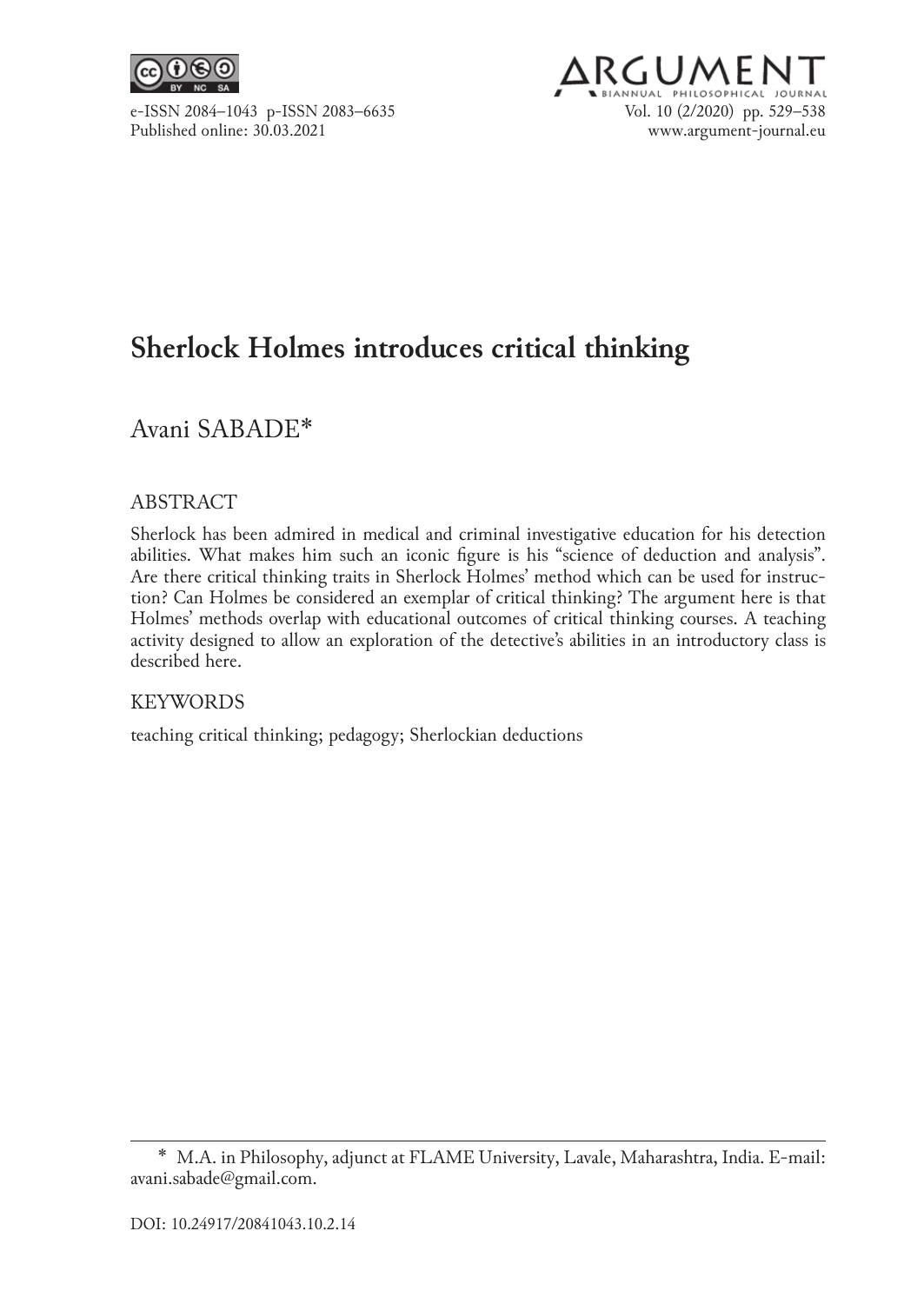#### ELEMENTARY! HOLMES IN CLASS

Sherlock Holmes has inspired interest in academics as to what can be learnt from his fictional, yet incredible, crime detection skills. These skills are based on the "science of deduction and analysis" according to Holmes. Logicians are quick to note that although termed as deduction, the reasoning in Doyle's stories is actually a combination of inductive and deductive reasoning (Uchii, 2006; Genot, 2017). Creativity and the successful process of such reasoning has brought the detective into the scholarship of both the teaching and learning of criminal investigation training, medical clinical diagnostics and professional training.

It is no surprise that the detective has been admired by criminal investigation educators. David Carson argues that abductive reasoning should be articulated and incorporated into the training of police officers. He argues that training based on an investigative mindset is insufficient because it only de‑ velops behavioral and interpersonal skills. The abductive reasoning of Holmes helps in investigative inference where available evidence is interpreted to formulate hypotheses. The hypotheses are then tested with the gathering of further evidence. Because this process is more scientific and successful, it must be included in police training. The teacher's emphasis on the cognitive process of abduction encourages healthy scepticism in students, which must be valued in investigative training as it contributes to higher success rates.

Conan Doyle's knowledge of medical science is reflected in his creations of Holmes and Watson. David Levine claims that recognising and reinforcing some of these medical skills helps to teach clinical reasoning as well as professional behaviour (Levine, 2012). Although, he recognises that the clinical reasoning for diagnostics requires many different skills: some of them derive from Holmes' methods of reasoning. In training novices in the specialised field of diagnostics, reference to Holmes makes it possible to bridge the gap between abstract principles of medical knowledge and the live context in which students must perform diagnoses. Particularly, the investigative nature of diagnostics parallels the process of developing hypotheses, which are then tested with questions, examination and investigation. The master detective starts with relevant information to develop hypotheses which are meticulously tested with further inquiry.

These two examples show how using Holmes' example can facilitate teaching and learning in the investigative fields of crime and medicine, with an emphasis on the process of reasoning. Holmes' expertise is located in various cognitive processes (Andre & Gebot, 2008). Perceptual and reasoning process‑ es distinguish him from novices. Methodologically, the process is compared to applied econometrics as a diagnostic evaluation of empirical modes of study (McAleer, 1994). The important processes that make up the methodology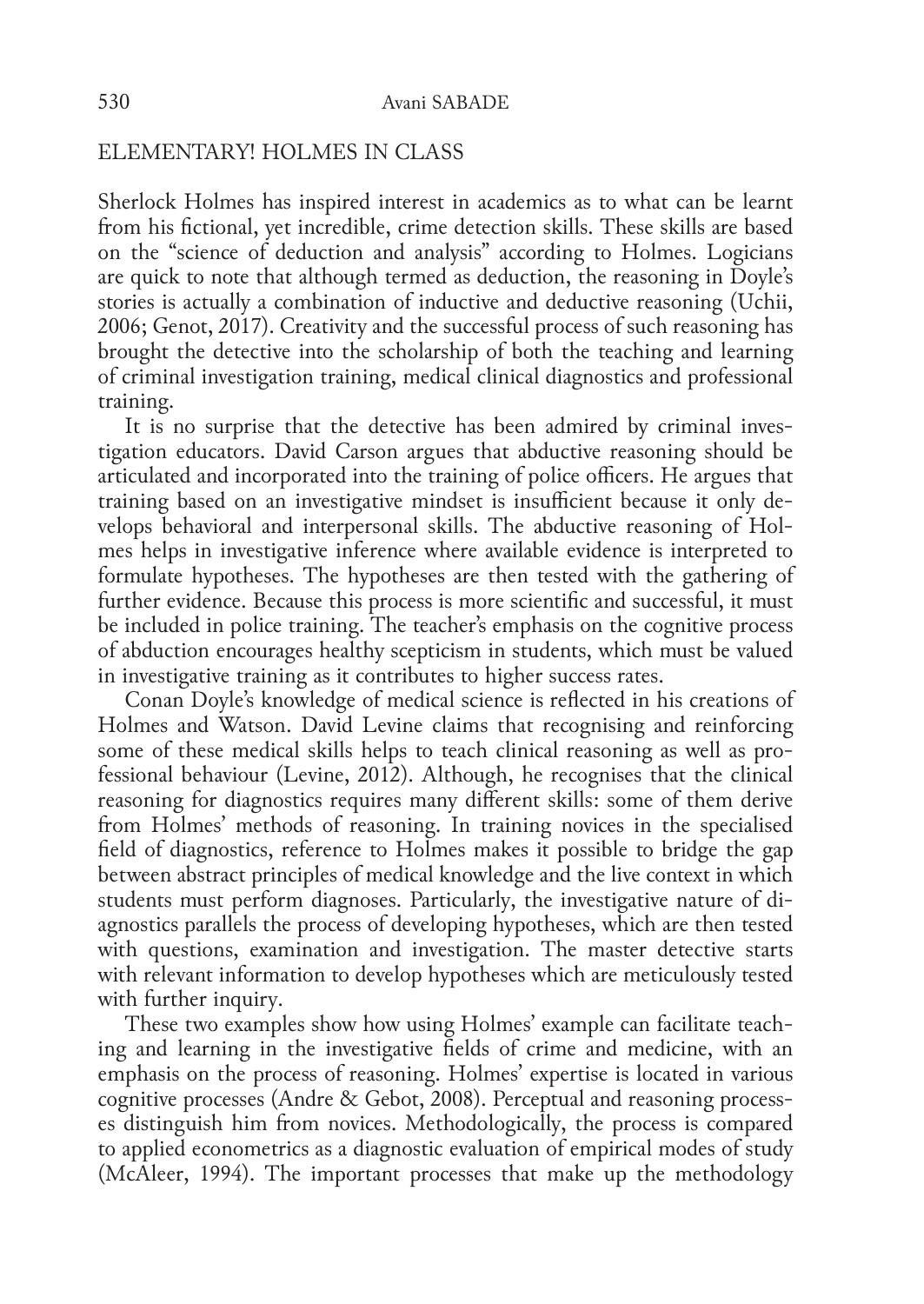are: accommodating the available facts to construct a theory; gathering in– formation; processing observations; and finding a hypothesis or model that adequately explains the data. All these involve reasoning skills along with empirical evidence collection in a systematic way. Similar methods are applied in econometrics to analyse data and perform diagnostics.

Philosophically, Holmes' method has been labelled as an interrogative model of scientific inquiry by Hintikka (Hintikka & Hintikka, 1983). In develop‑ ing a more engaged and active model of scientific inquiry, Hintikka compared Sherlock Holmes' "deductions" to an interrogative model of the logic of dis‑ covery as well. Hintikka shows the scientific model is not only in hypothesis verification but also in hypothesis formation. Sherlockian reasoning plays an important role in two ways: formulating hypotheses that accommodate observational facts at hand and then testing with an open mind these hypotheses against further empirical data that is gathered. Holmes' reasoning abilities as well as his dispositions contribute to this method, which can be more clearly seen in the explicit analysis of Sherlock's logic.

Sherlock has been hailed as a logician by Uchii for his eliminative inference (Uchii, 2006). His logical abilities are admired not only for their basis in knowledge but also for the character he portrays: When you have eliminated the impossible, whatever remains, however improbable, must be the truth.

Although labelled as "science of deduction and analysis", Uchii notes that it involves a great deal of probabilistic‑inductive reasoning as well. This mixed form has been otherwise recognised as abduction. Uchii calls it eliminative reasoning which uses all these modes. Uchii lists the typical characteristics of a logician, such as being meticulously attentive to detail and having an awareness of the peculiar logical nature of inferences; he shows how these are both very much observable in Sherlock Holmes. Hintikka emphasises how the power of imagination rooted in available facts is important to devise hypoth– eses. The role of imagination is shown to be just like the scientific method of investigation. The scientific model has been shown in the method employed by Sherlock Holmes, which applies to many disciplines.

Skills taught in various curricula that can benefit from references to meth– ods and habits of Holmes are:

- 1) Abduction-based interpretation of scattered facts (in criminal investigation).
- 2) Scientific method of testing hypotheses with facts leading to higher success.
- 3) Methods of formulating hypothesis accommodating currently known facts.
- 4) Testing hypothesis through questioning, examining, investigating.
- 5) Isolating relevant facts as part of taking patient history (in medicine).
- 6) Applying abstract principles of medical or other subject specific knowledge.
- 7) Perceptual and cognitive processes of an expert.
- 8) Loop of diagnostic evaluation of empirical study comparable to applied econometrics.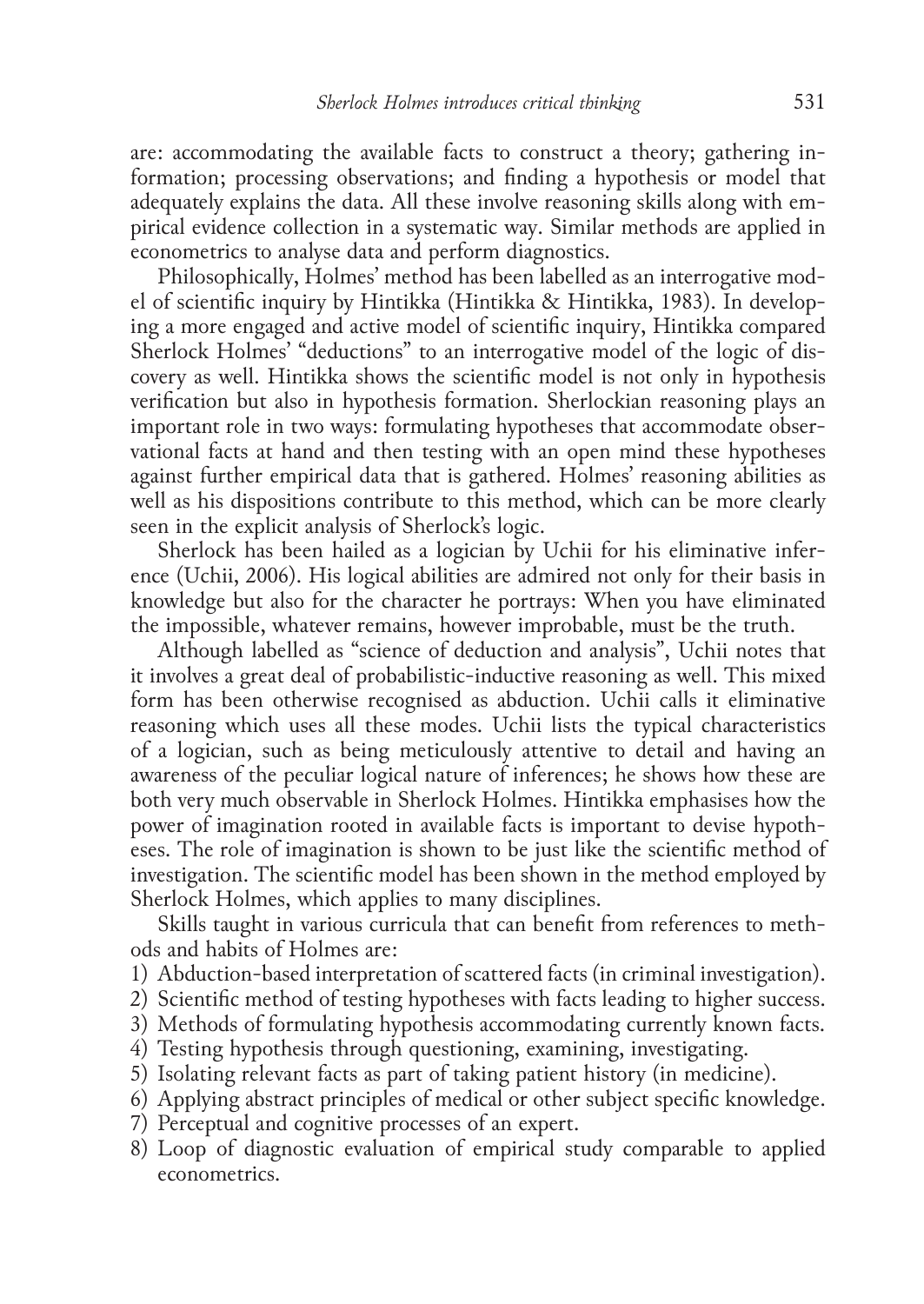532 Avani SABADE

Sherlock Holmes' logical abilities and dispositions are applied in diverse fields, and his reasoning ability is the common factor. What remains to be seen is if it qualifies as critical thinking. The following section looks for the connections between these traits of Holmes recognised as useful for instruction across various disciplines and the abilities, skills, dispositions, habits, and attitudes central to critical thinking education.

## IS SHERLOCK HOLMES A CRITICAL THINKER?

The scholarship of teaching and learning about Sherlock Holmes reviewed so far is derived from investigative disciplines, which raises the question: what role can Sherlock Holmes play in teaching and learning critical thinking? Al– though Uchii has shown Holmes to be a logician, Holmes's traits need to be measured against the unique features of critical thinking.

Critical thinking plays an important role in education currently. As the understanding of critical thinking has changed together with the evolving systems of education, its definition and instruction strategies are refined to suit. In the critical thinking movement (Ennis, 2011), some common abilities, skills, habits, dispositions, and attitudes are part of the definitions of critical think– ing and of educational goals based on them. They are listed here along with whether or not Holmes displays them.

| Abilities, skills | <b>Sherlock</b><br><b>Holmes</b> | Dispositions, attitudes,<br>habits | <b>Sherlock</b><br>Holmes |
|-------------------|----------------------------------|------------------------------------|---------------------------|
| Observational     | <b>Yes</b>                       | Attentiveness                      | <b>Yes</b>                |
| Emotional         | Ś.                               | Habit of inquiry                   | <b>Yes</b>                |
| Questioning       | <b>Yes</b>                       | Self-confidence                    | <b>Yes</b>                |
| Imaginative       | <b>Yes</b>                       | Courage                            | <b>Yes</b>                |
| Inferential       | <b>Yes</b>                       | Open-mindedness                    | <b>Yes</b>                |
| Experimenting     | Yes                              | Willingness to suspend<br>judgment | <b>Yes</b>                |
| Consulting        | <b>Yes</b>                       | Trust in reason                    | <b>Yes</b>                |
| Argument analysis | <b>Yes</b>                       | Seeking the truth                  | <b>Yes</b>                |
| Judging           | <b>Yes</b>                       |                                    |                           |
| Deciding          | <b>Yes</b>                       |                                    |                           |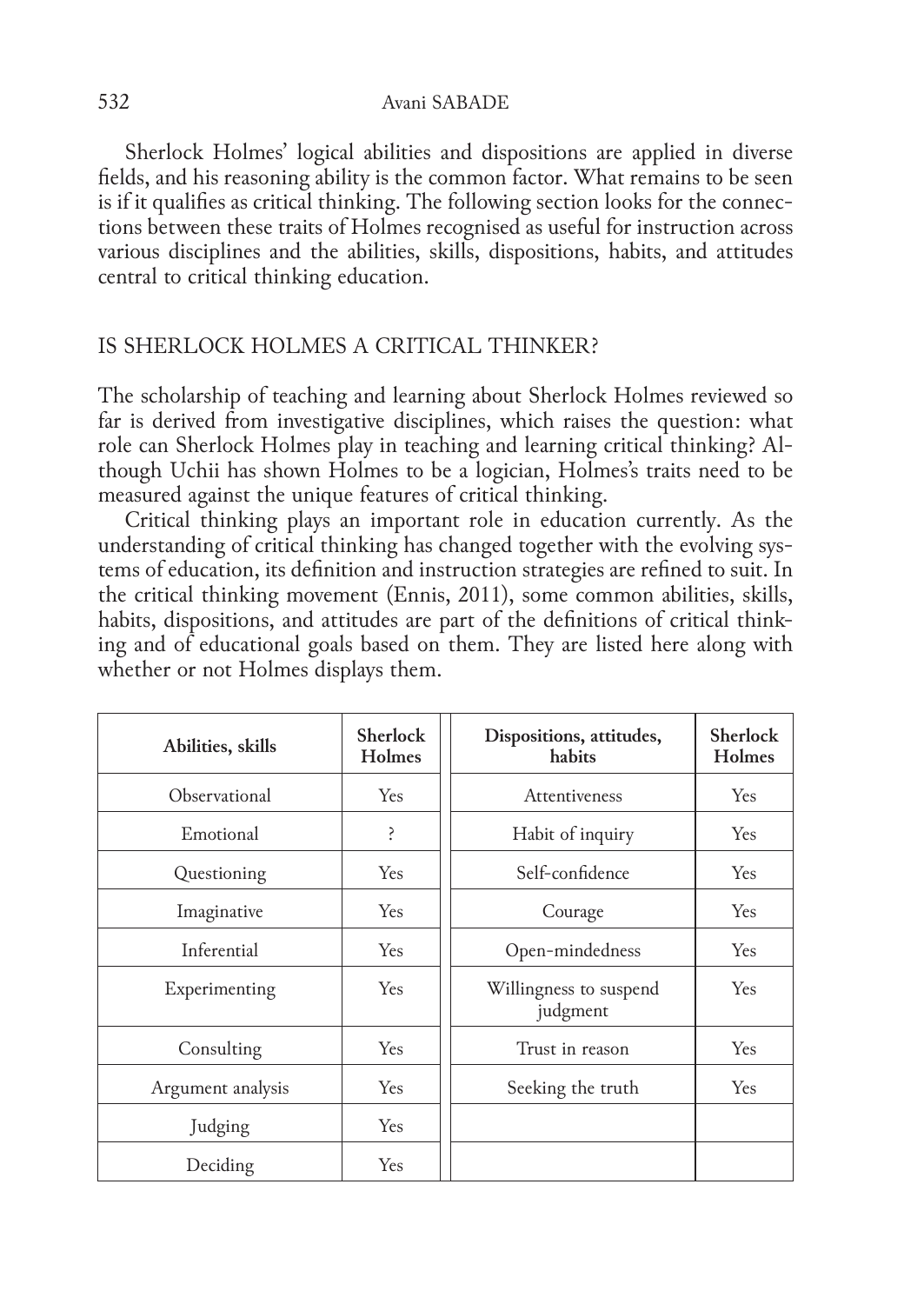The detective is famous for his observational, experimental, and imaginative approach alongside his ability to judge and his decision making abilities and skills. He is very attentive, especially to the evidence relevant to seeking the truth with confidence and courage. Anyone familiar with Sherlock Holmes knows how he has these abilities, skills, dispositions, attitudes, and habits. The only one that we cannot be certain about are his emotional abilities. Emotional abilities are broadly understood as emotional intelligence. Under critical think‑ ing the following emotional abilities become important: curiosity, collabora– tive thinking, recognising one's own and others' emotional reactions, biases, and commitments. Sherlock Holmes has been popularly claimed as a "high-‑functioning sociopath", in the recent adaptation, so his emotional abilities are perhaps the most difficult to clearly accept or reject.

Although, in this recent adaptation, Sherlock is portrayed with a personality disorder, the original character can be understood as emotionally intel‑ ligent. Originally, Sherlock controls his emotions to disallow any bias in his reasoning ability and precise judgement. The typical markers of autistic or any other personality disorder are missing in the original Sherlock Holmes. The recent portrayal of him, in the BBC adaptation Sherlock, misses the mark of actually showing him as a sociopath, as claimed in the series, despite the emphasis on his poor behaviours. Returning, to the original characterisation, Sherlock Holmes shows intellectual and moral virtues that can complement emotions. Sherlock's focus on knowledge and reasoning leaves scope for improvement when it comes to his emotional abilities. They are not absent, but they certainly are not as mastered as his "deductive" skills. Sherlock Holmes may not display philosophical inclinations, as he is primarily concerned with solving practical problems at hand, but as can be seen the characteristics considered central to critical thinking certainly contribute to his investigative method and success.

Philosophers have compared Sherlock's reasoning abilities with logical standards of argumentation. There are clear overlaps, as well as many missing aspects, when contextualised within the philosophy of science (Eco & Sebeok, 1983). Since deductive logic was often referred to as the method followed by Sherlock Holmes for his detective abilities, deduction is explained using examples of his reasoning. Those who recognise Sherlock Holmes as a critical thinker only use it as an example of good and successful arguments (Facione, 2015). As already shown, scholarship of teaching and learning that refers to Sherlock Holmes only uses his subject-specific skills; although, they are based on his reasoning skills. In the scholarship of teaching and learning of philosophy, particularly critical thinking, Sherlock Holmes' detective abilities that are based on sound reasoning are a missed opportunity. This paper takes this opportunity and develops it into a teaching activity for critical thinking based on him.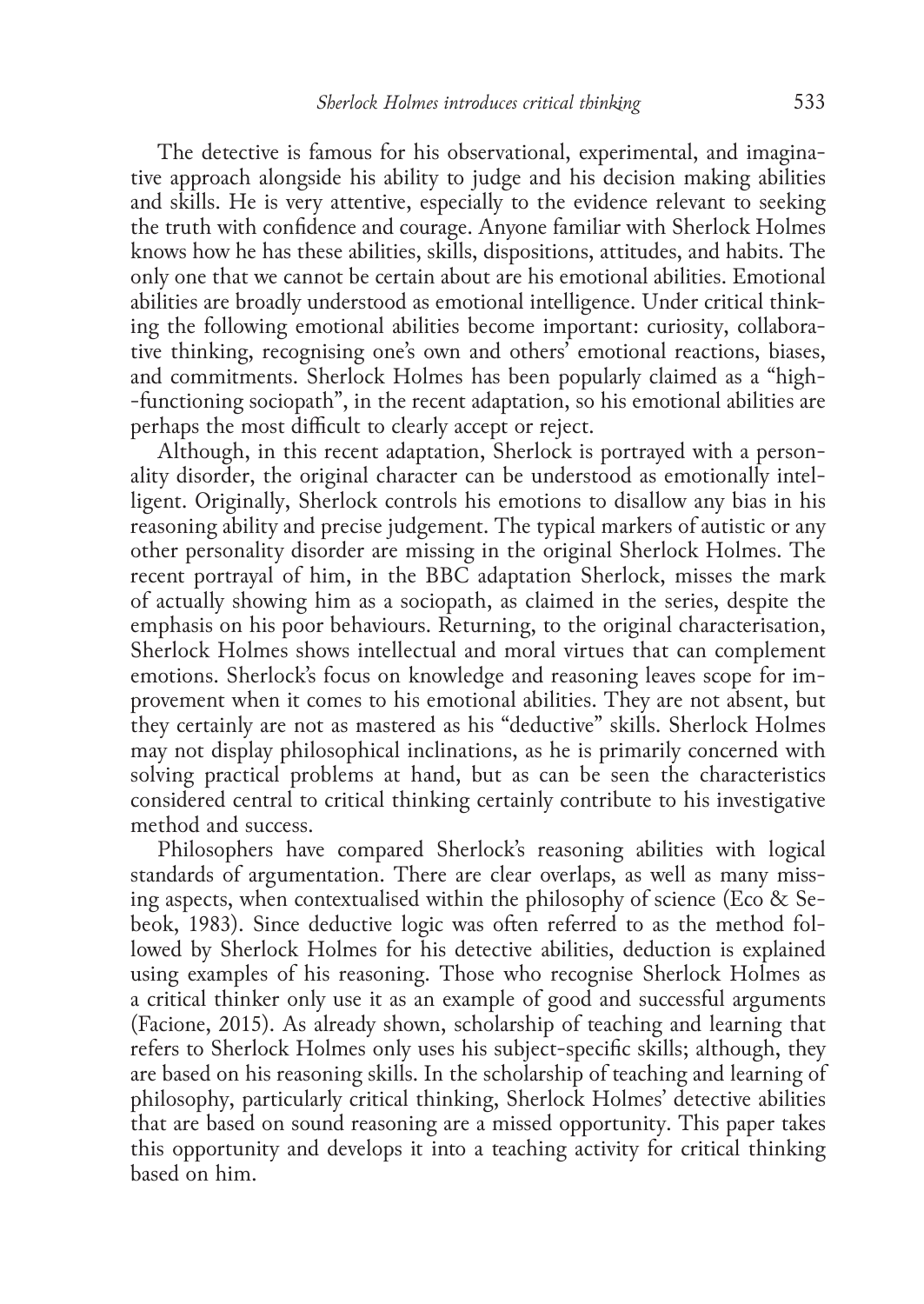### SHERLOCKIAN DEDUCTIONS: LET'S PLAY DETECTIVE

A teaching activity meant to introduce critical thinking is called "Sherlockian deduction: Let's play detective". It works as follows: students are given a prompt and instructions on how to deduce like Sherlock Holmes. The prompt can be designed to fit the approach of the course. Based on the prompt, students are expected to make "Sherlockian deductions". For example, in a blended course, the prompt can be from the subject matter being taught. Some exercises available in critical thinking books can be modified for use in a standard approach  $class<sup>1</sup>$ 

The instructions ensure that the deductions remain the domain of interest in order to keep the focus on the desired skills and traits for an introductory class. The deductions are then "explained" or justified in the second step. Here, the instructor reveals the thinking process, and the instructor puts up the "deductions" in their argumentative format. Depending on the goals of the introductory class, these arguments provide rich material for analysis and evaluation. Argument mapping of a basic form can be visually performed at this stage. Aspects of the arguments, such as skills and abilities, can be ana‑ lysed based on the argument mapping. On the personal side, the dispositions, habits and attitudes of the students can be compared to the ones displayed by Holmes. Next, whether they are virtues of critical thinking can be discussed. The main advantage of this teaching activity is that a popular culture figure is used, which improves student engagement and retains academic rigour because it delivers the aims of a critical thinking course.

#### TEACHING CRITICAL THINING: WHERE DOES THE DETECTIVE FIT IN?

Although Holmes displays many attributes of the critical thinker, can he actually help teach critical thinking? If yes, how? How the Holmesian methods can be used for critical thinking instruction is shown through an exploration of a cross‑section of pedagogies of philosophy and critical thinking. Critical thinking is termed as the educational import of rationality aimed at academic as well as personal growth and maturity (Siegel, 1989). In designing critical thinking courses, there are four approaches (Ennis, 2011). The standard approach is designed to teach argument analysis and evaluation with certain abilities, skills, dispositions, habits, and attitudes. The infused approach blends

<sup>&</sup>lt;sup>1</sup> There are two options for the prompt: a personal one allows students to "deduce" specific traits of the instructor. This allows a display of open-mindedness from the instructor. If this is too personal, the other option is to use exercises available in critical thinking books such as Thompson, 2019; Tulpule, 2018.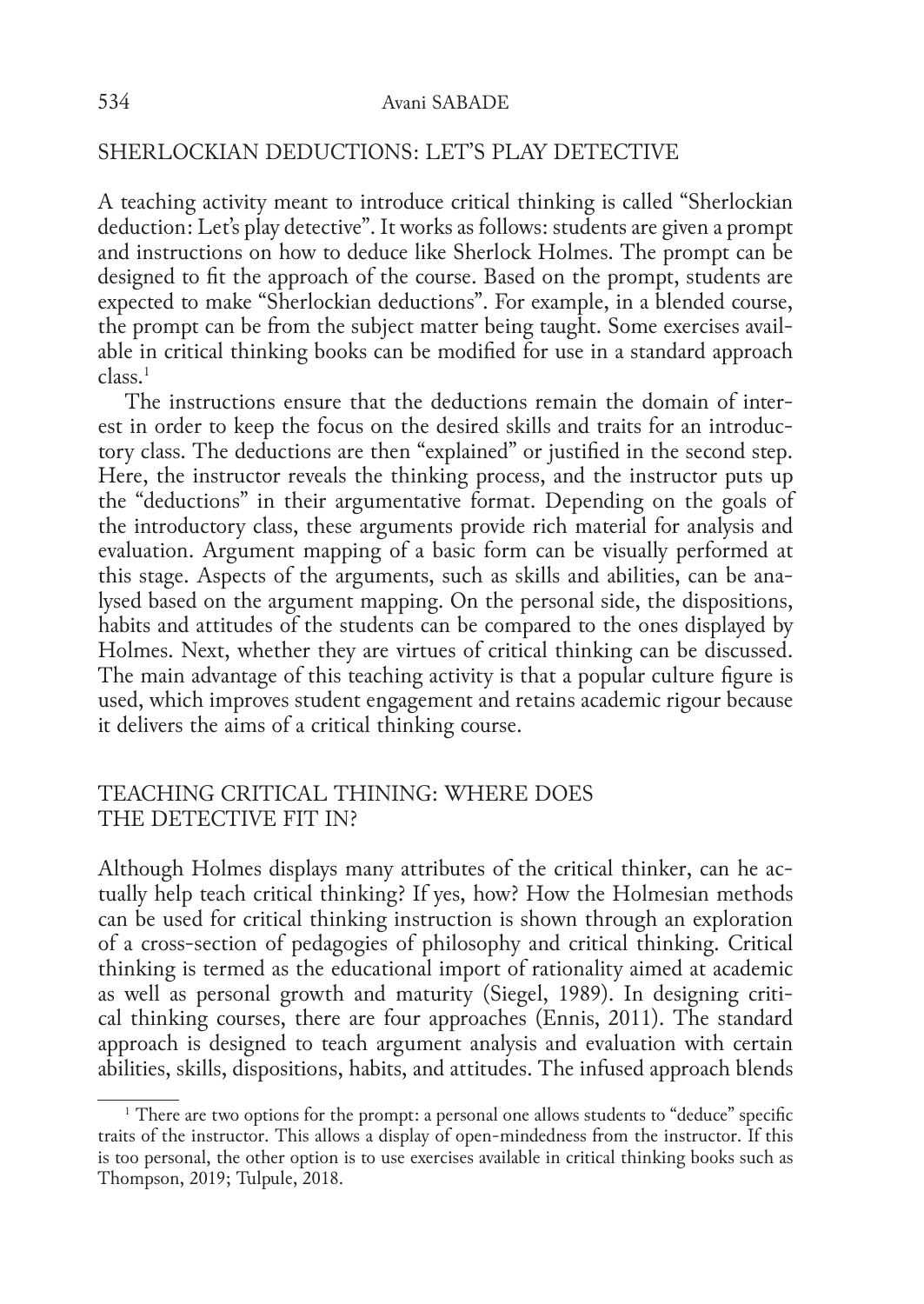critical thinking into already existing courses in other subjects and makes explicit reference to the critical thinking components. The immersed approach also blends critical thinking into existing curricula but without an explicit reference to it. Mixed approaches tend to derive from both of these modes to design a course that fits the required educational purpose. Pedagogies of critical thinking are discussed in this paper with the standard approach in mind, but some pedagogies are flexible enough to be applicable to any of these approaches.

Philosophising aims to understand various arguments and formulate well-‑founded positions through rational argumentation and discussion (Thomas, 2019). These aims overlap with critical thinking as they deal with argumentation and its fair evaluation. Critical thinking is the educational import of fostering rationality which forms the common ground between philosophy and critical thinking (Siegel, 1989). This implies that pedagogies of philosophy and critical thinking are aligned too. So, the following discussions draw from scholarship of teaching and learning from both philosophy and critical thinking.

Teaching for intellectual virtues and step-by-step process are two pedagogies aimed at effective teaching and learning of critical thinking. Intellectual virtues should be added to the instruction of critical thinking because skills and abilities are only parts of educational goals. Dispositions, habits and attitudes of critical thinking were not sufficiently addressed originally because the focus was almost entirely on abilities and skills, this gap can be filled by focusing on teaching intellectual virtues (Byerly, 2019). Virtue epistemologists have shown that such instruction in intellectual virtues makes students better inquirers by guiding how they inquire. Holmes provides the personal icon of thinking, so analysis of whether a particular inference was based on virtue or vice of critical thinking allows hands‑on training. Instruction designed in this way analyses not only thinking but also the thinker, which serves the aim of evaluation of dispositions, habits and attitudes.

Step–by–step pedagogy based in deliberate practice builds components of critical thinking in a cumulative manner (Cahill & Bloch‑Schulman, 2012). It is considered suitable because the nature of critical thinking skills is cumula– tive. Understanding, evaluating, and constructing arguments are cumulative skills. They cover intellectual skills as well as dispositions and the habits of mind necessary to live as a critical thinker. Step-by-step pedagogy has been developed in the standard critical thinking course, but it can work just as well in the other approaches because the cumulative skills and dispositions of critical thinking can be blended into other curricula. Sherlockian deductions can be used as the first activity in understanding and mapping arguments in this pedagogy, and then subsequent skills can be built on that basis. Arguments that students produce can also be used later as prompts for each skill, which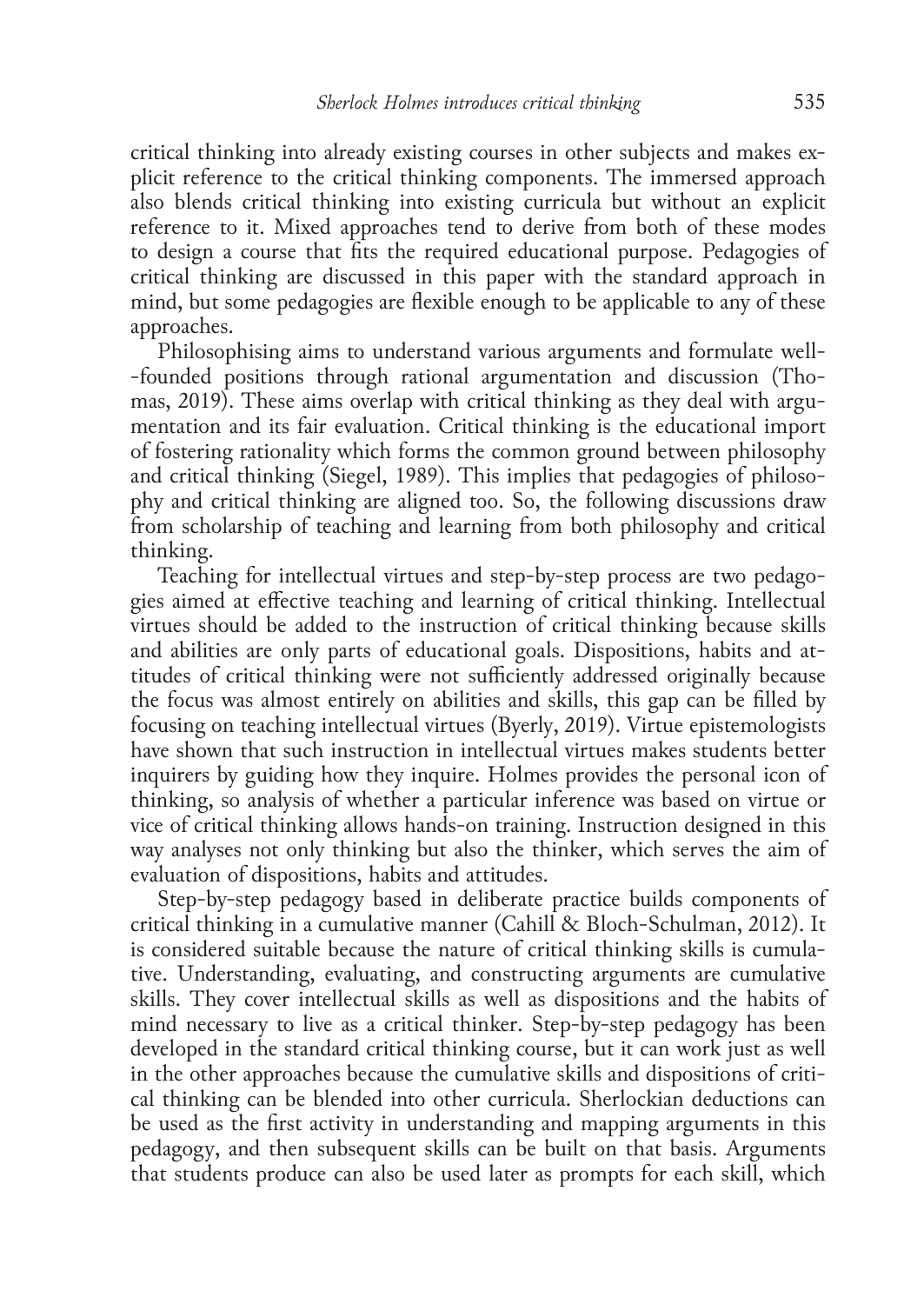can be followed up with further extensive exercises. Through this cumulative process, the arguments (Sherlockian deductions) put forth by students can serve as examples throughout the course.

Two philosophy pedagogies also apply to critical thinking: philosophy as a transformative practice and loss through win‑argument. If philosophy is a practice that transforms the subject both as a thinker and as a situated subject, then it covers not only abilities and skills but also dispositions, habits, and attitudes that make up critical thinking. Argumentation pedagogy aimed at winning arguments may be important for instruction in legal training or for political campaign management but it hinders critical thinking. The Rogerian argument method aims to overcome the shortcomings of win‑argument pedagogy to allow critical thinking. It promotes open‑minded reasoning and exploration in arriving at the conclusion instead of simply proving one's position. Sherlockian deductions can be useful for analysing how Holmes himself is seeking the truth rather than simply proving himself right. Although his arrogance sounds like he is just proving himself, he methodically formulates many hypotheses to be genuinely tested with further evidence instead of just proving one. This open‑mindedness in inquiry can be used for instruction in the exploration of an issue in order to reach a conclusion as a critical thinker.

There are different approaches and pedagogies for critical thinking instruction. "Sherlockian deductions", as a teaching activity, serve as an introductory exercise which suits many combinations of approaches and pedagogies. As it is designed using a literary iconic figure, it allows for analysis of thought and thinker. As the students make inference from a prompt provided, arguments formulated by students can be used for analysis of cumulative skills throughout the course as well. The scholarship of teaching and learning investigative disciplines shows that Holmes is already used educationally. So, Sherlockian deductions can also be used in a blended course of critical thinking, with in‑ structions delivered that are relevant both to the discipline as well as to critical thinking.

#### **CONCLUSION**

"Sherlockian deductions: Let's play detective" is proposed as a teaching activity that provides an introduction to critical thinking. This fills the gap of scholar– ship of teaching and learning based on Holmes by focusing on critical thinking traits. The scholarship focuses on Holmes for instruction in disciplines close to his expertise or the structure of reasoning used by him. The activity proposed here brings these together by explicitly focusing on Holmes' abilities, skills, dispositions, habits and attitudes as a critical thinker. The activity allows students to explore these traits themselves and evaluate them too.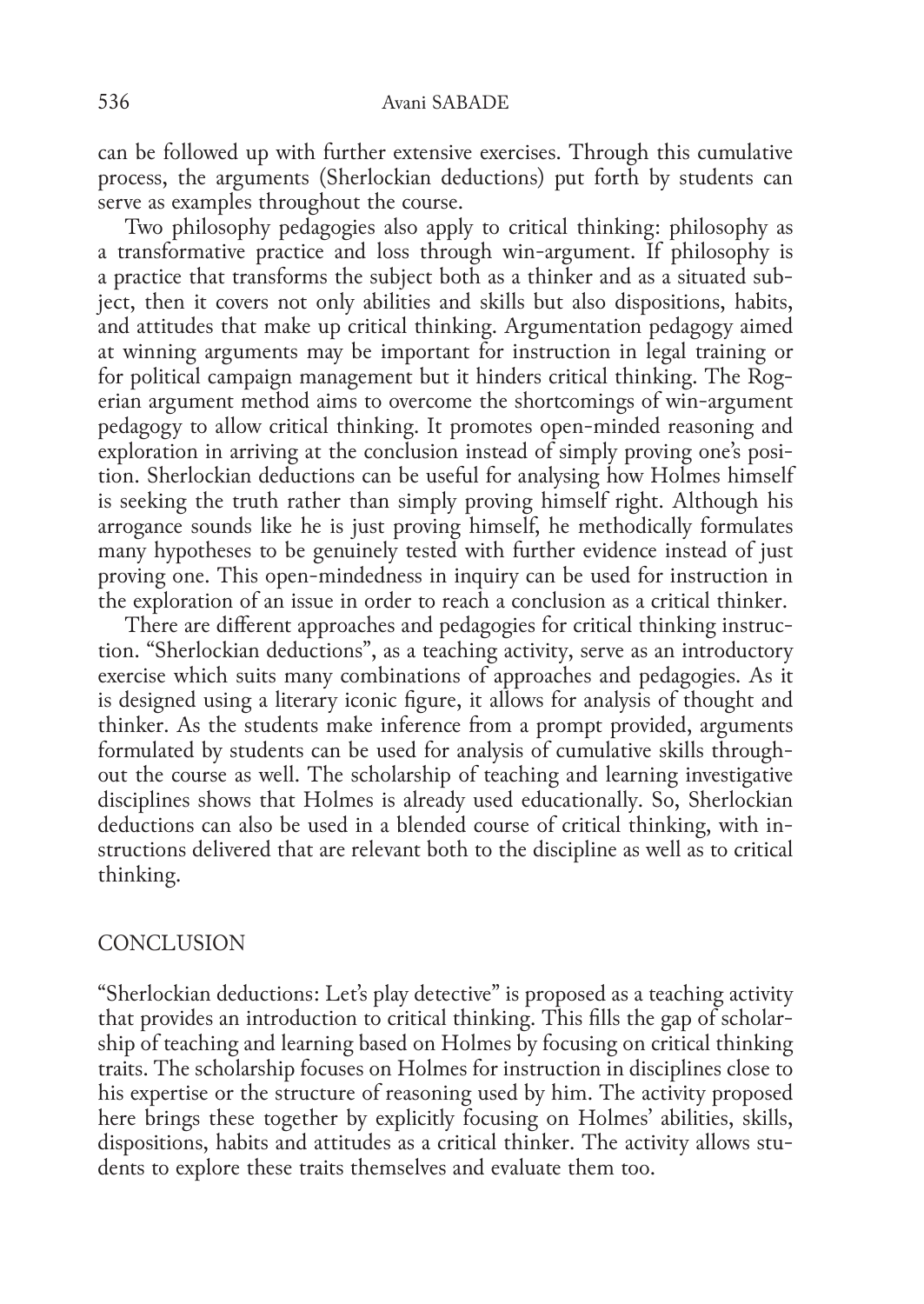#### BIBLIOGRAPHY

- Andre, D. & Gebot, F. (2008). Sherlock Holmes an expert's view of expertise. *British Journal of Psychology*, *99*, 109–125.
- Byerly, R.T. (2019). Teaching for intellectual virtues in logic and critical thinking classes: why and how. *Teaching Philosophy*, *42*(1), 1–27.
- Cahill, A.J. & Blach-Schulman, S. (2012). Argumentation step-by-step: learning critical thinking through deliberate practice. *Teaching Philosophy*, *35*(1), 41–62.
- Carson, D. (2009). The abduction of Sherlock Holmes. *International Journal of Police Science and Management*, *11*(2), 193–202.
- Collier, M.W. (2013). Critical thinking instruction in academia: what can the US intelligence community expect?. *Journal of Strategic Security*, *6*(3), 61–64.
- Conan Doyle, A. (2018). *The complete Sherlock Holmes*. Noida: Maple Press.
- Davis, J.R. (2013). Socrates in homeroom: a case study for integrating philosophy across a high school curriculum. *Teaching Philosophy*, *36*(3), 217–238.
- Eco, U. & Sebeok, Th.A. (Eds.). (1983). *The sign of three: Dupin, Holmes, Peirce advances in semiotics*. Bloomington: Indiana University Press.
- Ennis, R.H. (2011). The nature of critical thinking: an outline of critical thinking abilities and dispositions. *Presentation at Sixth International Conference on Thinking at MIT*, Cambridge, MA, July, 1994. Accessed: https://education.illinois.edu/docs/default-source/faculty-‑documents/robert‑ennis/thenatureofcriticalthinking\_51711\_000.pdf?sfvrsn=7bb51288\_2 (12.09.2020).
- Facione, P. (2015). Critical thinking: what it is and why it counts. *Insight Assessment*. Accessed: https://www.researchgate.net/publication/251303244\_Critical\_Thinking\_What\_It\_Is\_ and\_Why\_It\_Counts (12.09.2020).
- Genot, E.J. (2017). Strategies of inquiry the 'Sherlock Holmes sense of deduction' revisited. *Synthese*, *195*, 2065–2088. Accessed: https://doi.org/10.1007/s11229‑017‑1319‑x (12.09.2020).
- Grosskopf, W.L. (2015). When win-argument pedagogy is a loss for the composition classroom. *Argument: Biannual Philosophical Journal*, *5*(1), 243–265.
- Hanuszkiewicz, W. (2019). Concept of pedagogy as applied philosophy: Paul Natorp, John Dewey and Sergius Hessen. *Argument: Biannual Philosophical Journal*, *9*(2), 201–223.
- Hintikka, J. & Hintikka, M.B. (1983). Sherlock Holmes confronts modern logic: Toward a the‑ ory of information–seeking through questioning (pp. 154–170). In: U. Eco & Th.A. Sebeok (Eds.), *The sign of three: Dupin, Holmes, Peirce advances in semiotics*. Bloomington: Indiana University Press.
- Hitchcock, D. (2018). Critical thinking. *The Stanford encyclopedia of philosophy* (E.N. Zal‑ ta, Ed.). Accessed: https://plato.stanford.edu/archives/fall2020/entries/critical-thinking (12.09.2020).
- Kincheloe, J.L. (2000). Making critical thinking critical (pp. 23–40). In: D. Weil & H.K. Anderson (Eds.). *Perspectives in critical thinking: Essays by teachers in theory and practice. Counterpoints*. New York: Peter Lang Publishing.
- Levine, D. (2012). Revalidating Sherlock Holmes for a role in medical education. *Clinical Medicine*, *12*(2), 146–149.
- McAleer, M. (1994). Sherlock Holmes and the search for truth: a diagnostic tale. *Journal of Economic Surveys*, *8*(4), 317–370.
- McCuskey, B. (2012). Sherlock Holmes and intelligent design. *The Quarterly Review of Biology*, *87*(3), 225–235.
- Saguillo, J.M. (2014). Hintikka on information and deduction. *Teorema*, *33*(2), 75–88.